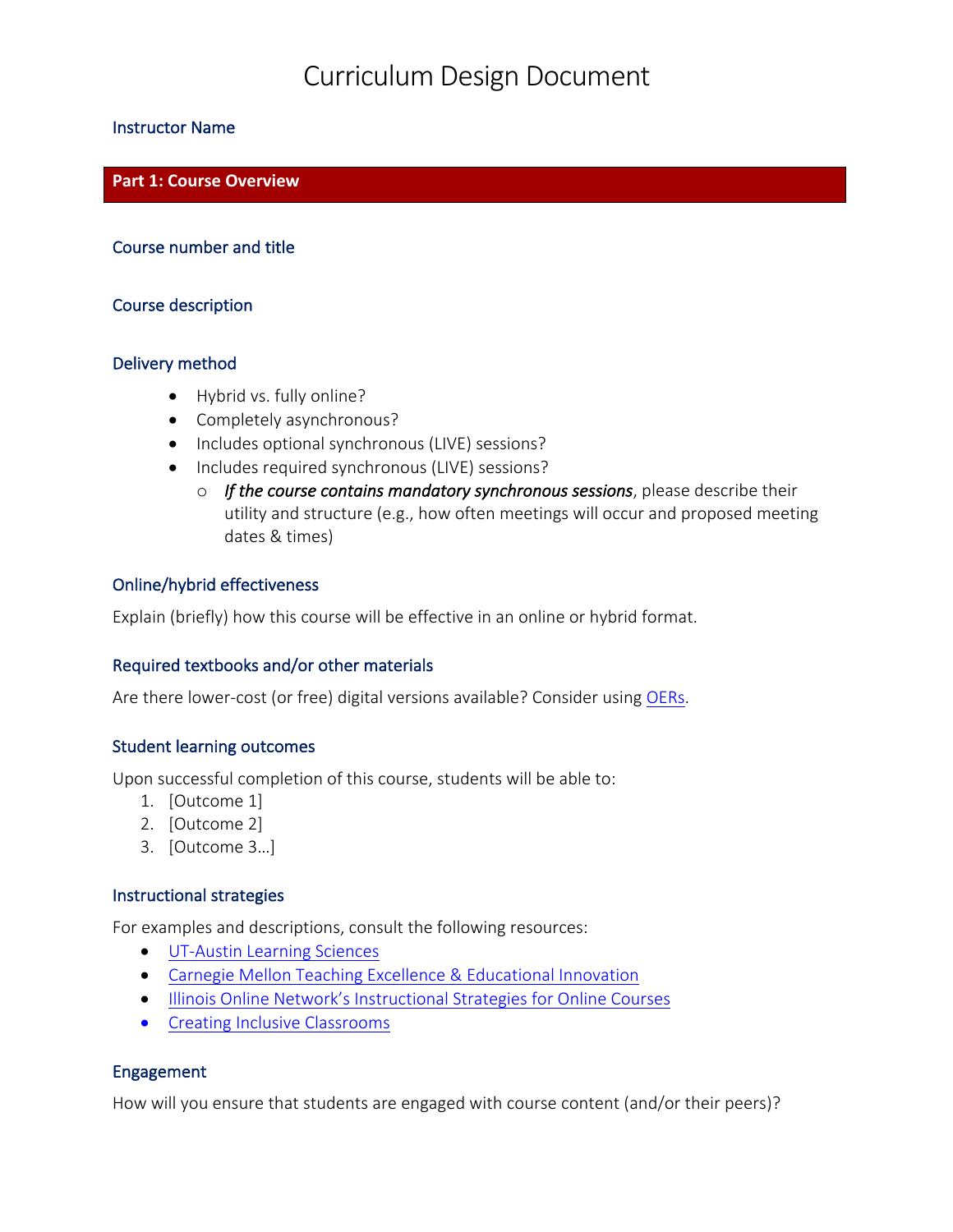# Curriculum Design Document

### Assessment strategy and grading scheme

| Associated course<br>learning outcomes | Assessment            | Number/Frequency | Cumulative %<br>of course grade |
|----------------------------------------|-----------------------|------------------|---------------------------------|
| Ex. 1, 3, 4                            | Ex. Discussion forums | Ex. Weekly       | Ex. 20%                         |
|                                        |                       |                  |                                 |
|                                        |                       |                  |                                 |
|                                        |                       |                  |                                 |
|                                        |                       |                  |                                 |

#### Learner support

• List any resources you will need to provide students to help them complete the activities and assignments listed above (e.g., reading guide, map, data set, glossary, model submission, worksheet, grading rubric, etc.)

#### Weekly/unit/module topics

- Topic 1:
- Topic 2:
- $\bullet$  Topic 3: ...